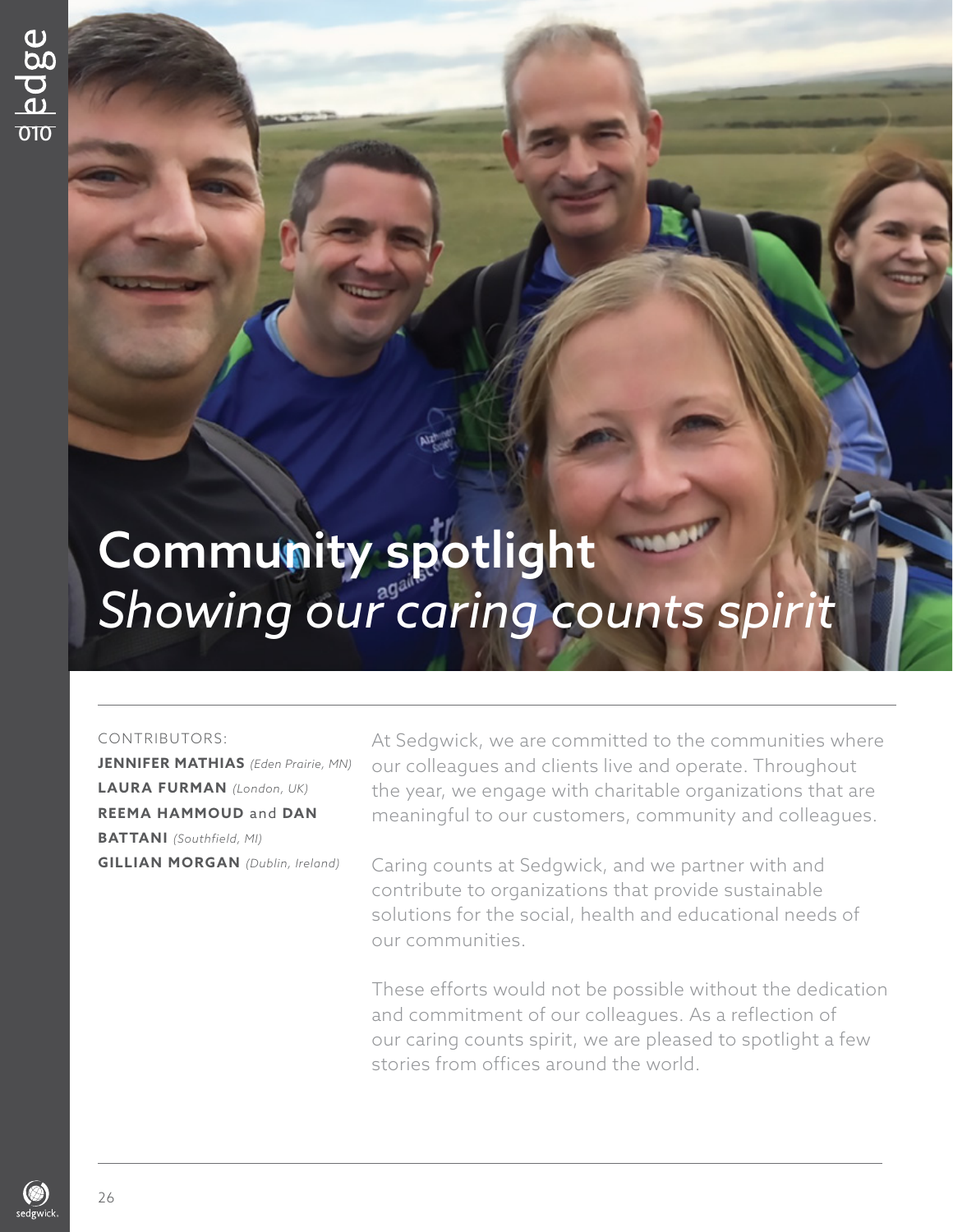## **JUVENILE DIABETES RESEARCH FOUNDATION**

Our Eden Prairie, Minnesota office kicked off 2018 by raising money for the Juvenile Diabetes Research Foundation (JDRF) Minnesota One Walk. Over 20 colleagues participated in the one-hour walk inside the Mall of America on February 24.

 event and collectively raising nearly \$2,000. This is the fourth year the office has partnered with the JDRF Minnesota Chapter. This is a familiar cause to them, as many Sedgwick colleagues or their family members have been affected by the disease. Team Sedgwick supported the JDRF in a variety of ways – participating on our One Walk team, volunteering at the

JDRF One Walk has one goal – to create a world without type 1 diabetes (T1D). Each year, JDRF One Walk brings together more than 900,000 people across the country to change the future for everyone living with T1D. The walk at the Mall of America is the largest walk in the country, with about 20,000 people walking each year. By helping to raise money for the JDRF, millions of children, adults and families challenged by T1D every single day will benefit because the money raised will help fund research to find better ways of treating the disease and eventually lead to finding a cure.



**partnered with the Juvenile Diabetes Research Foundation Minnesota Chapter.**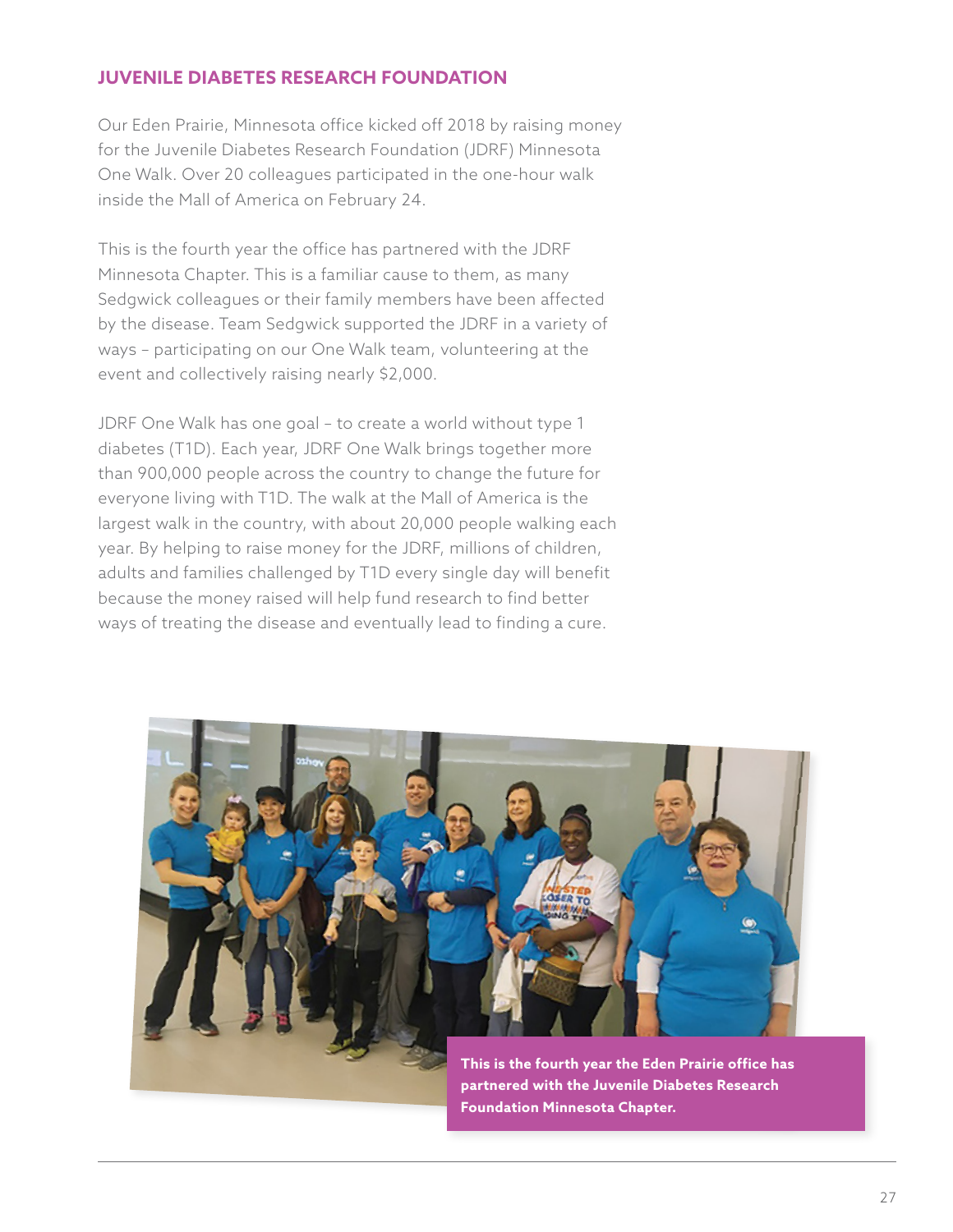## **24-MILE WALK FOR INSURANCE UNITED AGAINST DEMENTIA**

Vericlaim UK colleagues and clients supported Insurance United Against Dementia (IUAD), a part of the Alzheimer's Society, by participating in a walk to raise money for dementia research. Vericlaim colleagues and clients united from across the UK to bravely walk 24 miles along the Seven Sisters in East Sussex, England. The Seven Sisters are a series of chalk cliffs overlooking the English Channel.

Vericlaim is proud to raise awareness about our corporate social responsibility and encourage our teams to participate in raising money for charity. This charity is near and dear to those who participated, as they all have personal experience of relatives living with Alzheimer's. After speaking to some of our clients, the team was formed and cause was chosen.

IUAD is an initiative that was launched last summer through the Alzheimer's Society, uniting leaders in the insurance industry to increase awareness and funds for dementia research. Vericlaim's team was led by Neil Baldwin, business development director at Vericlaim UK, who hopes to make this an annual event.





**Vericlaim colleagues and clients united from across the UK to bravely walk 24 miles along the Seven Sisters in East Sussex, England.** 

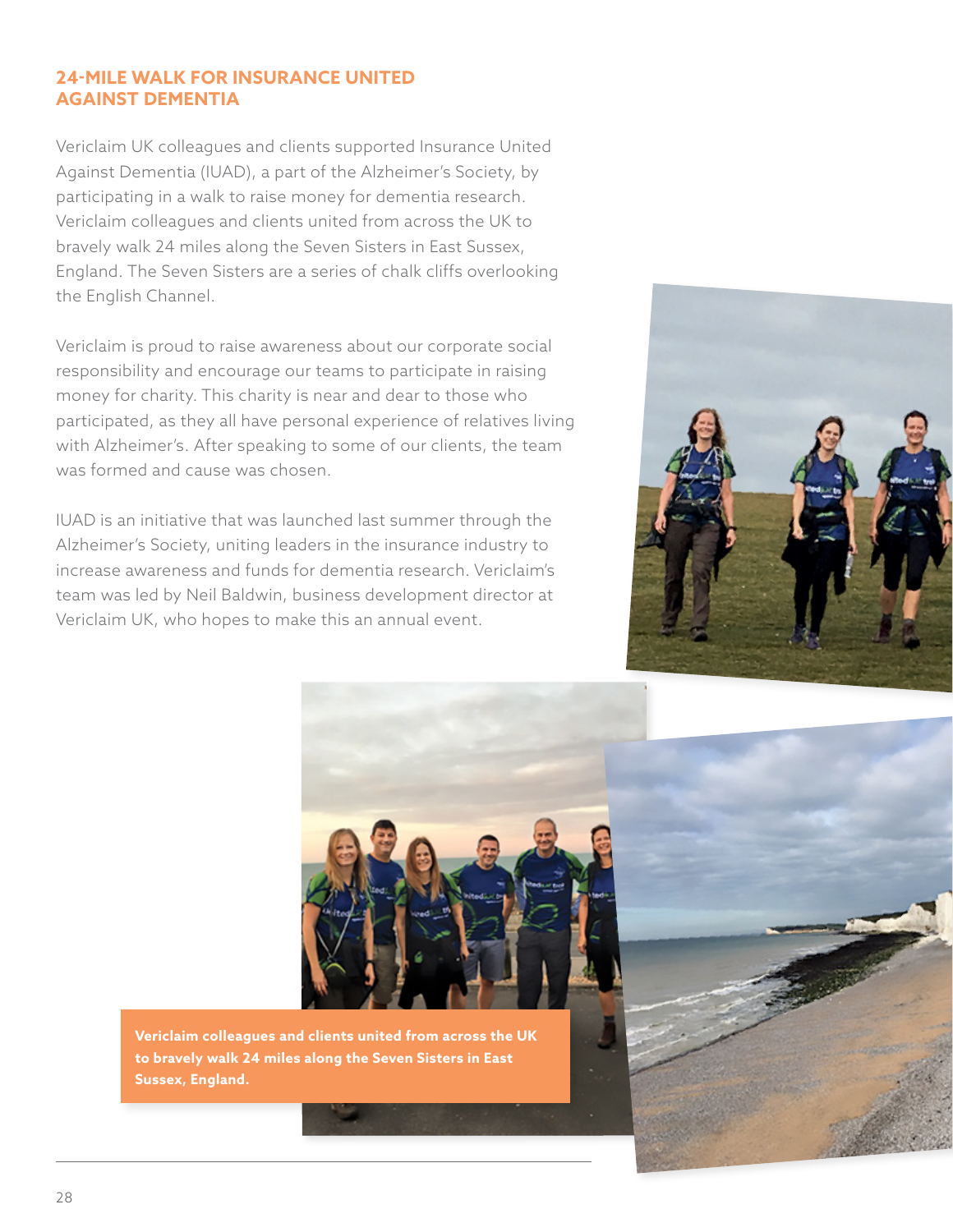## **MAKE-A-WISH FOUNDATION**

Colleagues in Sedgwick's Southfield, Michigan office chose the Make-A-Wish Foundation of Michigan as their charity of choice for 2017. Throughout the year, the office hosted numerous fundraisers with the goal of raising money to grant a wish and share joy with a child. Nearly every month of 2017, colleagues in Southfield came together to host a unique fundraiser to support Make-A-Wish Michigan.

Some of their fundraising efforts included: Valentine's Candy-Grams and bake sale, "Pi" Day event, raffe ticket sales, Make-A-Wish "STAR" sales, managers' pie-face event, social hour picnic fundraiser and various volunteer activities throughout the community.

Their unique approach was a huge success, as they were able to grant not one but two wishes! They were able to make a little girl's wish come true with a trip to Walt Disney World in Orlando, FL and grant a little boy's wish with a trip to Legoland California.

Make-A-Wish Michigan grants about one wish per day for a child with a critical illness in Michigan communities. They believe that a wish experience can be a game-changer and that belief guides them in everything they do.